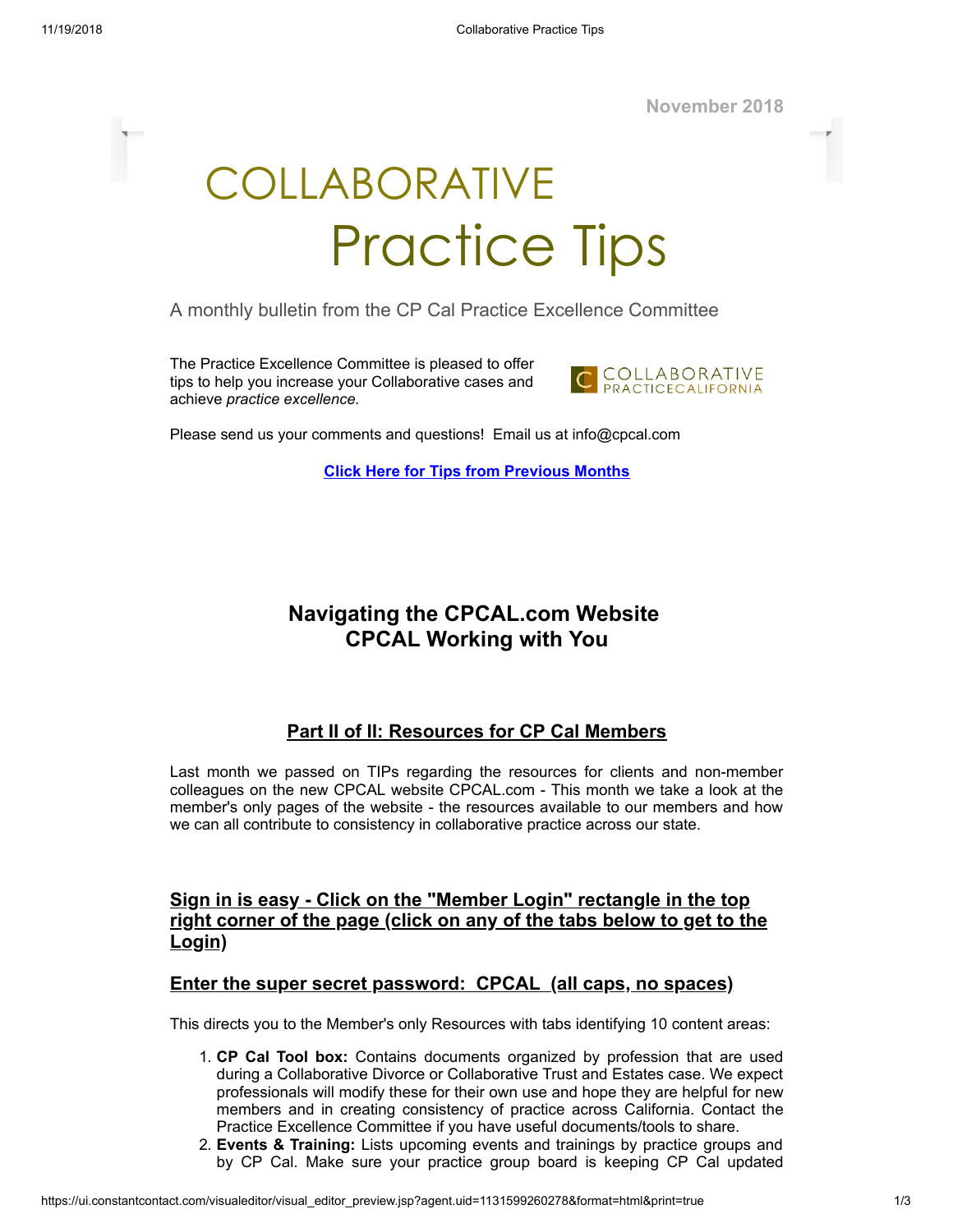11/19/2018 Collaborative Practice Tips

regarding trainings presented by your members.

- 3. **CP Cal Annual Conference:** Provides information on the next CP Cal Conference - Save the Date and location come out first, then a link to the full program and registration comes out by February of each year.
- 4. **Trainers Bureau:** Looking for retreat ideas or presenters for a local training? The Trainers Bureau is a resource for practice groups to find a trainer to give a presentation to meet their needs. Practice groups are responsible for contacting the trainers to inquire about availability, suitability for their program and budget. Scrolling down on the page one finds links to information regarding how to arrange for continuing education units for three professions: Lawyers, Mental Health Professionals, and Financials.
- 5. **Resources for Professionals:** Click on this tab to find reading lists and links for professional education and enrichment. Review these for ideas for writing your own blog to post on the CP Cal website - or add a link to one of these articles from your blog or website for public education and/or to increase interest in a Divorce Options class.
- 6. **Practice Tips and Newsletter:** Practice Excellence TIPs are archived here on a variety of topics. Review a topic of choice when you are feeling stuck on a case, or preparing for new case coming in. These TIPs are also useful for mentoring newer collaborative professionals - have them read TIPs on what to cover in a first attorney-client meeting, how to enroll the spouse/partner, and how to talk about the costs and value of the collaborative process.
- 7. **Board and Committees:** Find CP Cal's current Board members, Officers, and Committee Chairs listed here along with their contact information. Interested in getting involved? Find a committee you like and join them by contacting their chair. We welcome new ideas and participation to help our organization thrive and grow.
- 8. **CP Cal Visionary Society:** Here is a list of individual Collaborative practitioners and allied professionals who support the vision of CP Cal and the Collaborative Practice movement.
- 9. **Eureka Awards:** All of our Eureka Award recipients are listed here. We honor the contributions our members have made each year at the CP Cal conference/celebration!
- 10. **Webinars and Videos:** Here you will find a list of upcoming webinars and past webinars that you can view on demand. Many of these help with getting the word out regarding Divorce Options and Trust and Estates Options classes. Additional webinars are there to facilitate communication within practice groups, for committee and team conference calls.

**Return to the CPCal website often for your own and your practice group's inspiration. Refer others to [CPCal.com](https://www.cpcal.com/) to educate and help the knowledge of collaborative practice spread.**



#### **Join the Conversation #cpcal**



CP Cal c/o 767 Brannan Place, Concord, CA 94518 925-566-8590 info@cpcal.com